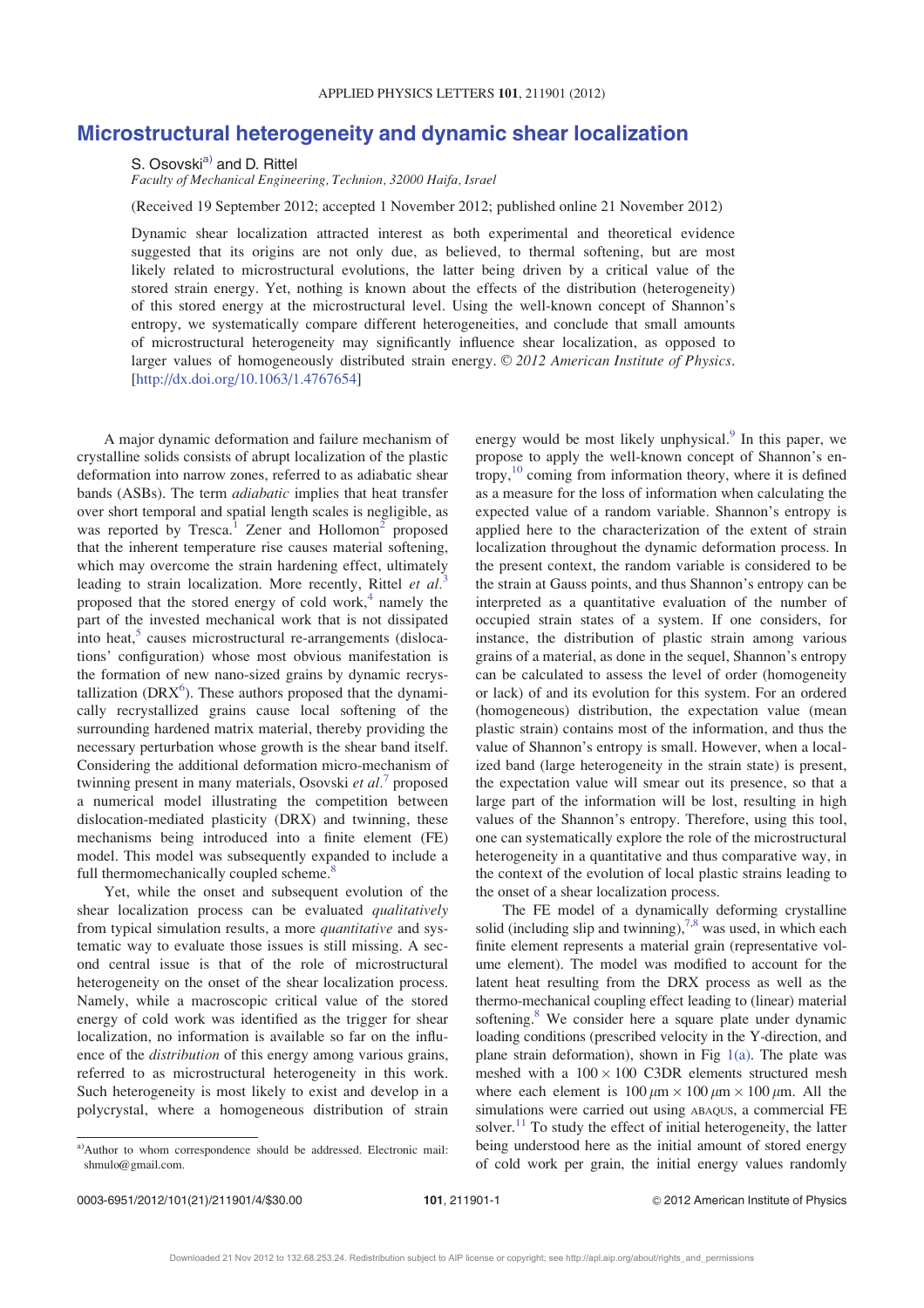211901-2 S. Osovski and D. Rittel Appl. Phys. Lett. 101, 211901 (2012)



FIG. 1. Model of the plate undergoing dynamic compression. (a) Boundary conditions of prescribed velocity as well as the plastic strain map, projected onto the un-deformed configuration. (b) The corresponding local Shannon's entropies defined on a  $9 \times 9$  pixel local grid. Note the delineation of the localization bands resulting from application of Shannon's entropy.

sampled from a half-Gaussian, zero-centered, distribution were randomly assigned to each element. The so-called measure of heterogeneity was controlled by systematically varying the standard deviation (STD) of the distribution while limiting the maximal normalized energy level to 1, the latter being the critical value of the stored energy that triggers dynamic recrystallization  $(E_{DRX})$ . This latter quantity is determined experimentally, as reported by Rittel  $et$   $al$ <sup>3</sup>. Elements with an initial value of stored energy will tend to start forming DRX, and thus weaken the material at earlier stages of the deformation process. For clarity, from this point on, all further measures of energy to be used are reported as normalized quantities with respect to  $E<sub>DRX</sub>$ . The STD values that were examined were  $STD = [0.05 \ 0.1 \ 0.15 \ 0.175 \ 0.2 \ 0.25 \ 0.3 \ 0.4]$ 0.5 0.6 0.75 0.9 1]. For each value of the STD considered, the response of the dynamically loaded plate was simulated, and each simulation was repeated ten times to account for the effect of different random initial spatial distributions. Here, it is important to emphasize that the microstructure of the material is allowed to evolve with strain, irrespective of its initial heterogeneity, as in Refs. 7 and 8. This includes of course the simulations of initially homogeneous material. The simulations' results where then analyzed as follows:

A map of the plastic strain distribution in the plate at selected time intervals was projected onto the un-deformed geometry (Fig  $1(a)$ ). For each figure, we calculated the histogram of the plastic strains and used it to calculate the global Shannon's entropy according to Eq. (1).

$$
S = -\sum_{i} \rho_i \ln \rho_i. \tag{1}
$$

Here,  $\rho_i$  is the probability of finding an element deformed to a plastic strain level of  $\varepsilon_i$ . The same procedure was then used to obtain for each element a local estimate of Shannon's entropy by calculating the distribution of plastic strain in its neighborhood, which was defined here as the  $9 \times 9$  pixels (elements) surrounding it. An example of the results of this procedure is shown in Fig. 1(b). This procedure is quite efficient in revealing the location and extent of the localization process for each strain map.

The global Shannon's entropies, calculated for each simulation, were then plotted as a function of the imposed true strain in the Y direction (Fig. 2). One can see that all the cases exhibit a similar behavior in which the entropy first increases with the strain until it reaches a plateau, this point corresponding to a state of dynamic force equilibrium on the plate. From this point on, the entropy starts to decrease indicating that the plastic strain distribution in the equilibrated specimen is becoming more uniform, meaning a smaller number of occupied strain states. However, at some point in time, the Shannon's entropy reaches a local minimum (arrowed in Fig. 2), immediately followed by a rapid increase. This inflexion point can be considered as the onset of the shear localization, as it indicates a localized concentration of strain of the kind shown in Fig. 1. Note that results are presented here for a maximum STD of 0.4. While greater values were analyzed, it appears that the number of elements having an initial energy level of 1 is non-negligible, thus causing almost immediate localization, which is of little interest to the present work. In Fig. 3, we present a plot of the strain as a function of the standard deviation of the initial energy at which the entropy reaches a local minimum (inflexion point, arrowed in Fig. (2)). Fig. 3 leads to the following two observations:

(1) Increasing the material heterogeneity (STD) leads to early initiation of the localization process, eventually followed by earlier macroscopic failure. Note that throughout this work, we did not examine nor include a failure criterion (e.g., critical strain) in the numerical model.



FIG. 2. The evolution of Shannon's entropy with imposed strain in the Y direction. Circles represent a simulation in which DRX cannot happen; squares are for a simulation in which no initial energy was distributed. The rest of the lines stand for simulations in which an initial amount of stored energy was randomly distributed between the elements by sampling from a Gaussian distribution with different standard deviation values (0.1, 0.175, 0.3, and 0.4). The arrows indicate the local minima from which the entropy grows rapidly, indicating the onset of localization.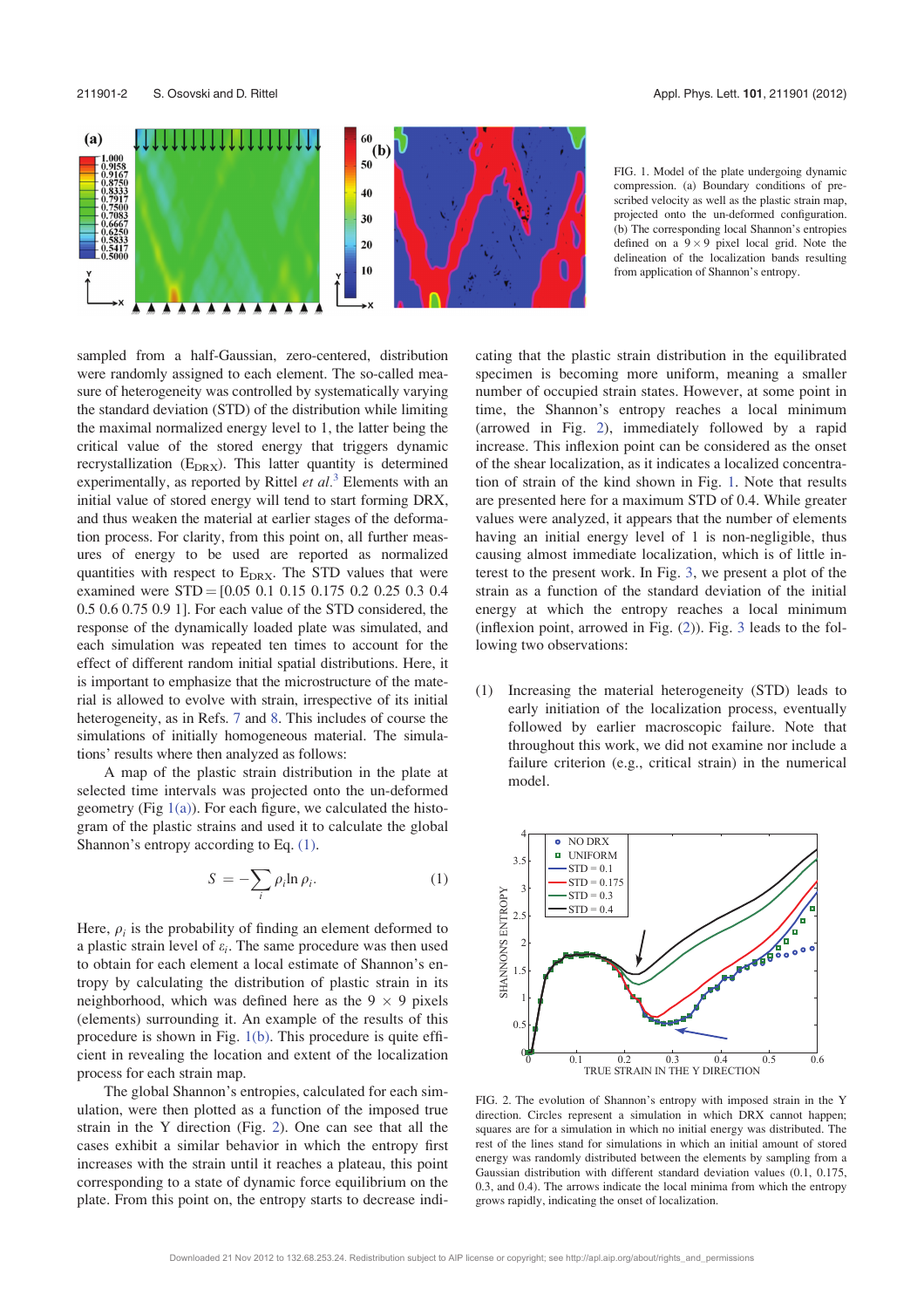

FIG. 3. Plastic strain value corresponding to the local minima in Shannon's entropy (onset of localization) vs. STD of the different initial distributions of energy. Mean values are calculated for five runs of STD values.

(2) There exists a region in the STD domain, between 0.15 and 0.4, in which the response of the material to a change in its energy content and distribution is very pronounced. Such an abrupt change is reminiscent of a percolation loss of stiffness, $12$  even if at the present stage, additional work is needed to confirm this observation.

One may now wonder about the dominant factor that precipitates localization, namely initial heterogeneity and/or high initial energy content in the specimen.

To answer this question, we calculated the average amount of energy per element in a plate for which the STD was taken to be 0.3. Note that from Fig. 3, this level of STD corresponds to early localization in the plate. The energy was calculated by integrating the Gaussian distribution with this STD and dividing the obtained result by the number of elements in the plate, yielding the value of  $E_{AVG} = 0.12$ . The same total amount of energy was then distributed *uni*formly among all the elements for the simulation. We then further increased the averaged initial amount of energy in each element ( $E_{AVG}$ ) up to a value of STD = 0.4, by considering larger STD values. Fig. 4(a) presents a comparison of the heterogeneous case (STD = 0.3) for which  $E_{AVG} = 0.12$ , with the uniform cases in which  $E_{AVG} = 0.15$ , 0.3, and 0.4. It appears that even with the highest value of initial energy used  $(E_{AVG} = 0.4)$ , which is more than twice the total amount of energy than in the normally distributed case presented at the same graph  $(STD = 0.3$  and  $E_{\text{AVG}} = 0.12$ , the localization is observed to initiate at a larger imposed strain than in the less energetic heterogeneous case. This indicates that heterogeneity in itself (i.e., the existence of a small amount of sites with high values of initial energy) plays a key role in initiating the localization process.

To further refine this observation, we ran a series of simulations in which the initial energy for each element was sampled as before. Each element whose normalized energy was smaller than a prescribed value  $(E_C \text{ in the range } 0.3{\text -}0.6)$ was pre-assigned a zero initial energy. Each simulation was repeated five times. The goal of those simulations was to explore the role of the tail of the Gaussian distribution (standard deviation, i.e., heterogeneity). Fig. 4(b) shows the Shannon's entropy for those various cases as a function of the prescribed longitudinal strain in the plate. It is interesting to compare the imposed strain at which localization starts for those cases where only the tail of the distribution was retained with the full distribution and the zero initial energy one. One can note from Fig. 4(b) that this strain, irrespective of the remaining tail of the distribution, is always smaller than its counterpart obtained from a simulation in which no initial energy was prescribed. Those results confirm that the presence of a strong heterogeneity, even in small amounts, has a drastic effect to a much stronger extent than a high, yet homogeneous, level of initial energy.

We have shown in this paper that Shannon's entropy is a powerful quantitative tool to characterize strain heterogeneity, thus localization. Such a tool is particularly useful to quantitatively analyze results of numerical simulations (and future experimental results) in terms of onset and strength of the localization process. This study has allowed us to gain insight on the nature of the thermodynamic driving force



FIG. 4. A comparison of the evolution of Shannon's entropy with the imposed strain in Y direction. (a) The effect of overall averaged energy per element by comparing a simulation with normal distribution of energies (STD = 0.3) corresponding to an average value of  $E_{AVG}$  0.12 and 3 cases in which the same initial energy was assigned to all elements uniformly. Note that for initial values of  $E_{AVG}$  of up to 0.4, the localization starts earlier than in the normally distributed cases. (b) The effect of the normal distribution's tail is studied by zeroing all initial energy values smaller than  $E_C = (0.4, 0.5, 0.6)$  with STD = 0.3, and comparing the result with the full distribution with the same STD (0.3). One can note that by removing energy from the system while keeping a small amount of highly energetic elements, the beginning of localization process is hardly effected.